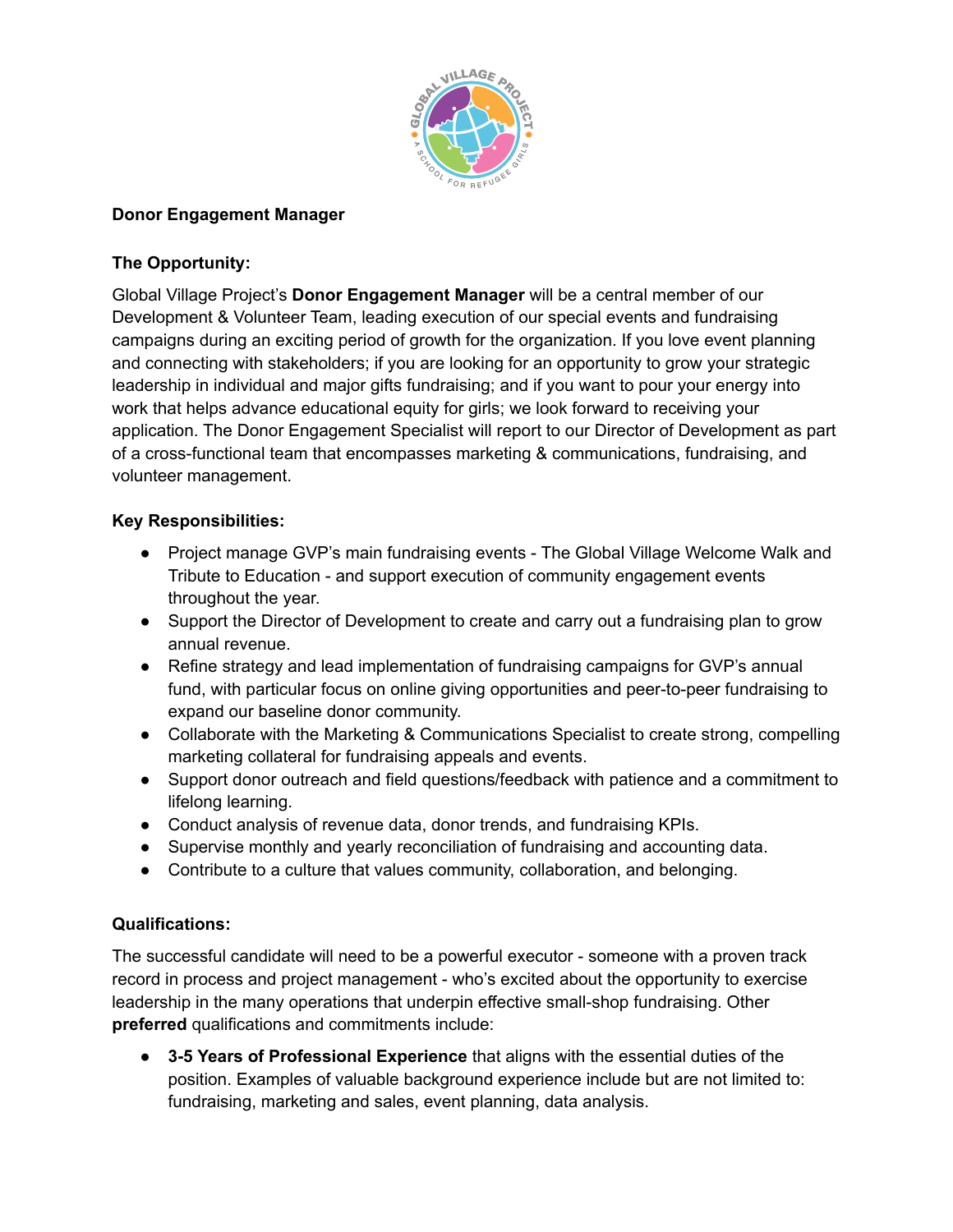- **Project Management Skill Set:** Demonstrated ability to manage multiple projects at once, with attention to detail and deadlines and high standards for work product.
- **Process-Oriented:** Orientation towards building and improving processes, infrastructure, and workflows.
- **Interpersonal Communication & Collaboration:** Strong written and verbal communication skills, with an emphasis on interpersonal skills and the ability to thrive in a highly collaborative organization.
- **Technological Savvy:** High comfort navigating a tech stack that will include Google Suite, Salesforce, Flow Project Management, Zapier, and similar workflow products.
- **Continual Improvement:** Self-motivated and proactive commitment to ongoing learning and improvement, both as an individual and as part of a whole staff team.
- **Small Shop Enthusiasm:** Excitement about working in a small but mighty Development & Volunteer team, collaborating closely with one another and other staff to achieve GVP's sustainability goals.
- **Mission Alignment:** Passion for empowering and educating refugee young women who face structural barriers to their education.
- **Cultural Competency:** Proficiency working with multilingual, multicultural communities and a personal commitment to the principles of diversity, equity, and inclusion.
- Fluency in written and spoken English.

**Job Type:** This is a full-time, non-exempt position that will be primarily onsite at our school in Decatur, GA.

GVP provides the opportunity to work within a vibrant community dedicated to teaching and learning, social justice, and service. Primary elements of the benefits package include:

- Salary of \$47,000
- 20 paid personal days plus 12-16 designated paid holidays per year, with additional flexibility during summer hours
- Health insurance, including optional dental and vision coverage, and an HRA plan
- Paid parental leave
- Life insurance
- Support for professional development opportunities
- Limited telework opportunities

We are located in downtown Decatur, across the street from the Decatur MARTA station. The position requires a criminal background check.

# **About Global Village Project:**

As the only school in the U.S. for refugee girls, Global Village Project removes the barriers to refugee girls' learning and amplifies their voices as creative young leaders. GVP's full day academic program serves 40-50 refugee young women from Clarkston, Georgia, and students pay no tuition. A model for innovative, equitable refugee education, GVP builds on our students' existing strengths to support them in becoming highly successful students and empowered citizens.